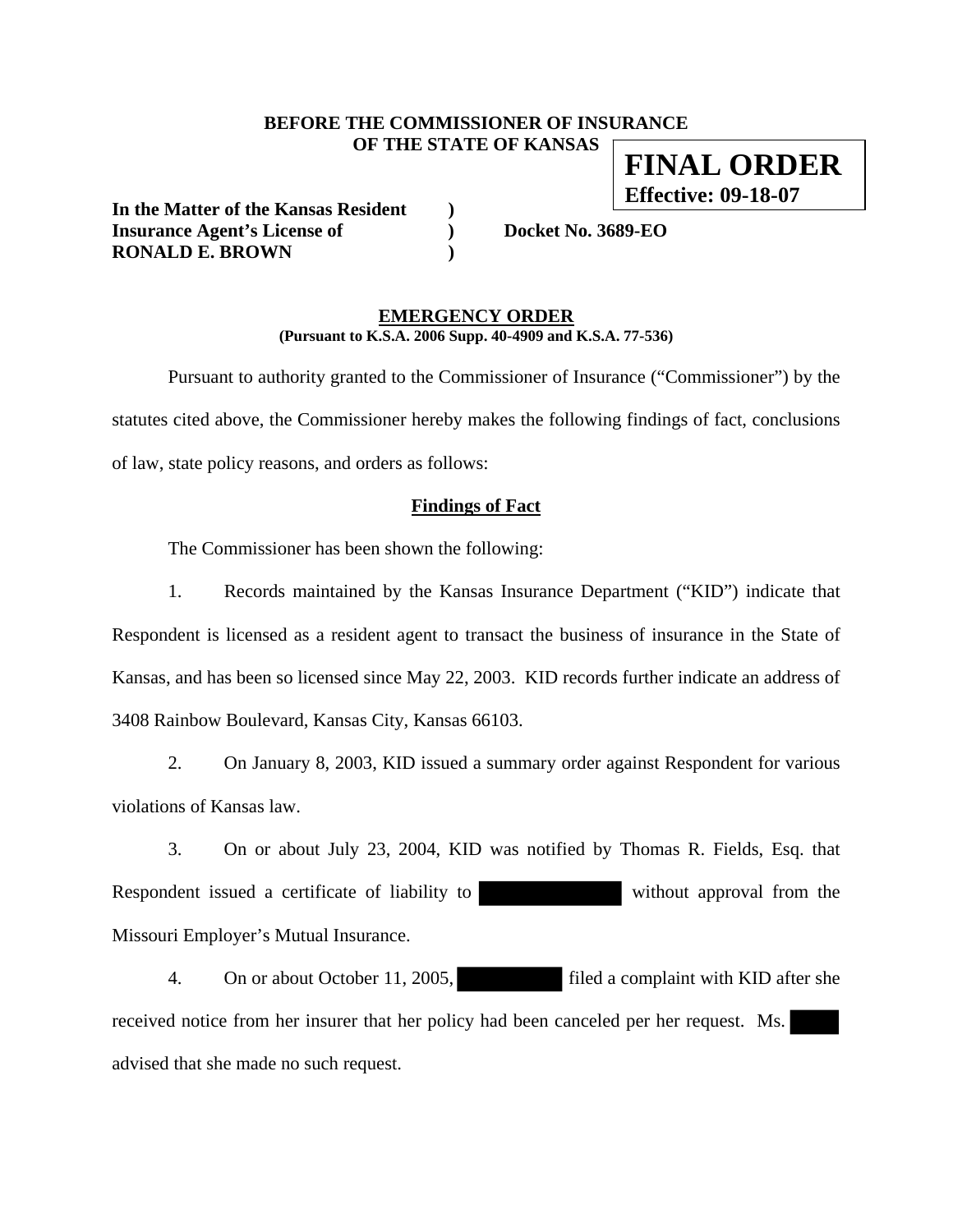5. On or about October 31, 2005, USF&G Specialty Insurance Company responded to the complaint by and advised KID that the policy was rescinded back to its effective date of August 12, 2005 by the Brown Insurance Agency on August 13, 2005.

 6. On or about November 29, 2005, Deatrice ("DeeDee") Brown, a Kansas resident agent working for the Brown Insurance Agency, notified KID that, "This policy was requested cancelled in writing directly to the carrier by Ms. we assume since this agency never sent in a cancellation request."

 7. On or about December 30, 2005, USF&G Specialty Insurance Company responded to the complaint by and advised KID that the policy was cancelled on August 13, 2005 by Respondent using his computer user number.

 8. On or about November 14, 2005, Foremost Insurance Group notified KID that its contract with Respondent was terminated for fraud, material misrepresentations, and failure to pay the agent's account less the agent's commission.

 9. On or about May 10, 2006, Ronald and Deatrice Brown attended a fact finding counference pursuant to subpoena with the Missouri Department of Insurance. During that conference Ronald Brown and Deatrice Brown were asked to submit several documents.

 10. On or about October 3, 2006, a second Subpoena Duces Tecum was served on Ronald Brown for November 8, 2006. This subpoena requested that the documents requested on May 10, 2006 be produced. This subpoena informed Ronald and Deatrice Brown that a failure to obey the subpoena would result in a violation of Section 374.210 RSMo and Section 375.141 RSMo.

 11. On or about November 6, 2006, Ronald and Deatrice Brown requested that the subpoena conference be continued so that they may surrender their insurance licenses. The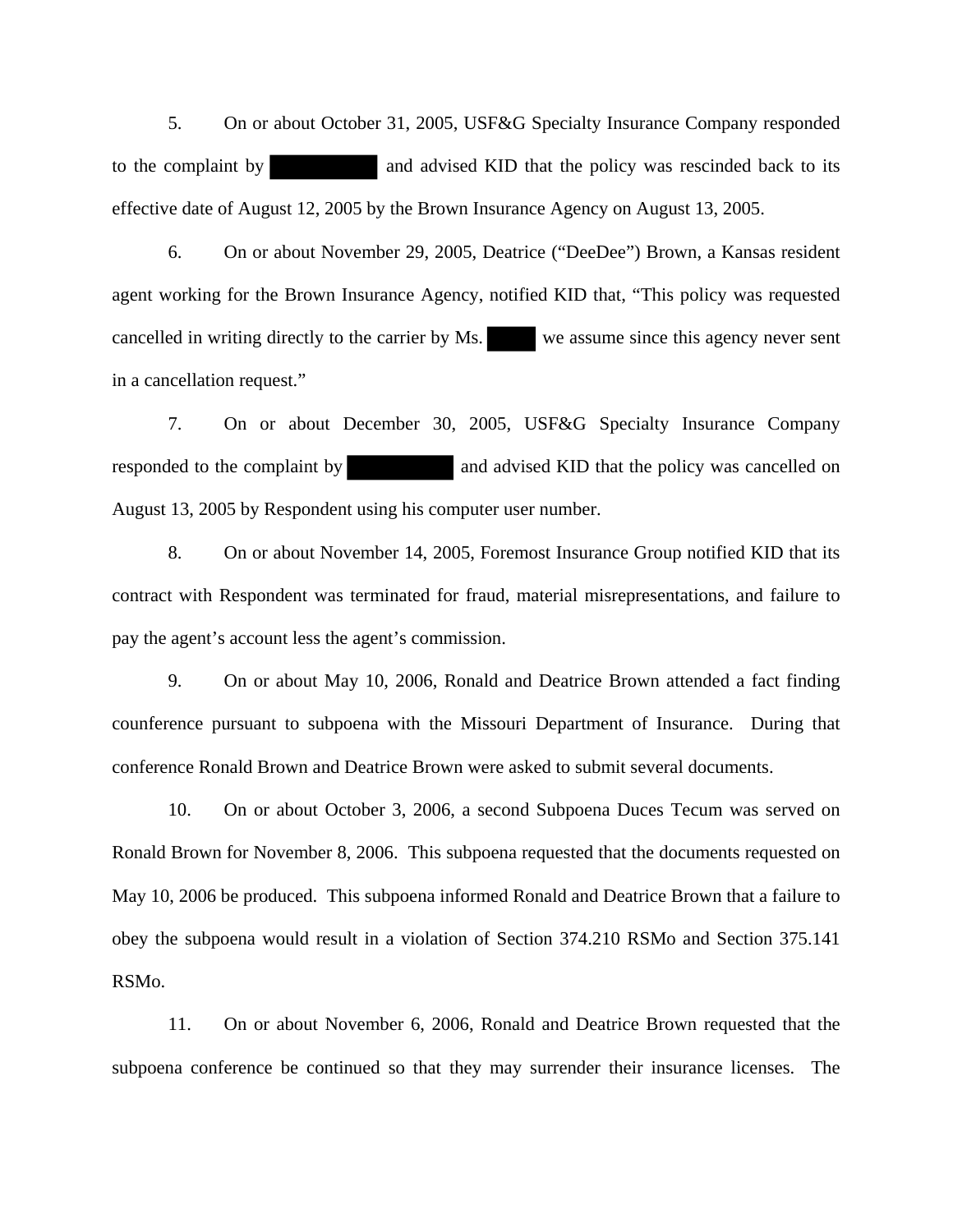Missouri Department of Insurance granted the request and continued the subpoena conference until November 16, 2006. The continuance was granted on the condition that the voluntary surrender of Ronald Brown's license be completed prior to the end of business on November 15, 2006. If this was not accomplished then Mr. Brown was required to attend the subpoena conference on November 16, 2006.

 12. Neither Ronald Brown, nor Deatrice Brown surrendered their Missouri insurance license on or before November 15, 2006.

 13. On or about November 16, 2006 Ronald Brown and Deatrice Brown failed to appear on the subpoena.

 14. On March 21, 2007, Ronald Brown submitted a Voluntary Surrender of his Missouri producer's license

15. On or about March 23, 2007, filed a civil lawsuit in the United States District Court for the Western District of Missouri against Ron E. Brown, Respondent, Brown Insurance Agency, and other defendants alleging breach of insurance contract, tort of outrage, and civil conspiracy.

| 16.               | On or about June 9, 2006,   | purchased insurance on properties                                                             |
|-------------------|-----------------------------|-----------------------------------------------------------------------------------------------|
| located at        | and                         | , from the Brown                                                                              |
| Insurance Agency. |                             |                                                                                               |
| 17.               | On or about June 9, 2007,   | purchased insurance on property                                                               |
| located at        |                             | , from the Brown Insurance Agency.                                                            |
| 18.               | On or about August 2, 2007, | filed a complaint with KID after he                                                           |
|                   |                             | became aware after a fire that he did not have insurance coverage and that the policy numbers |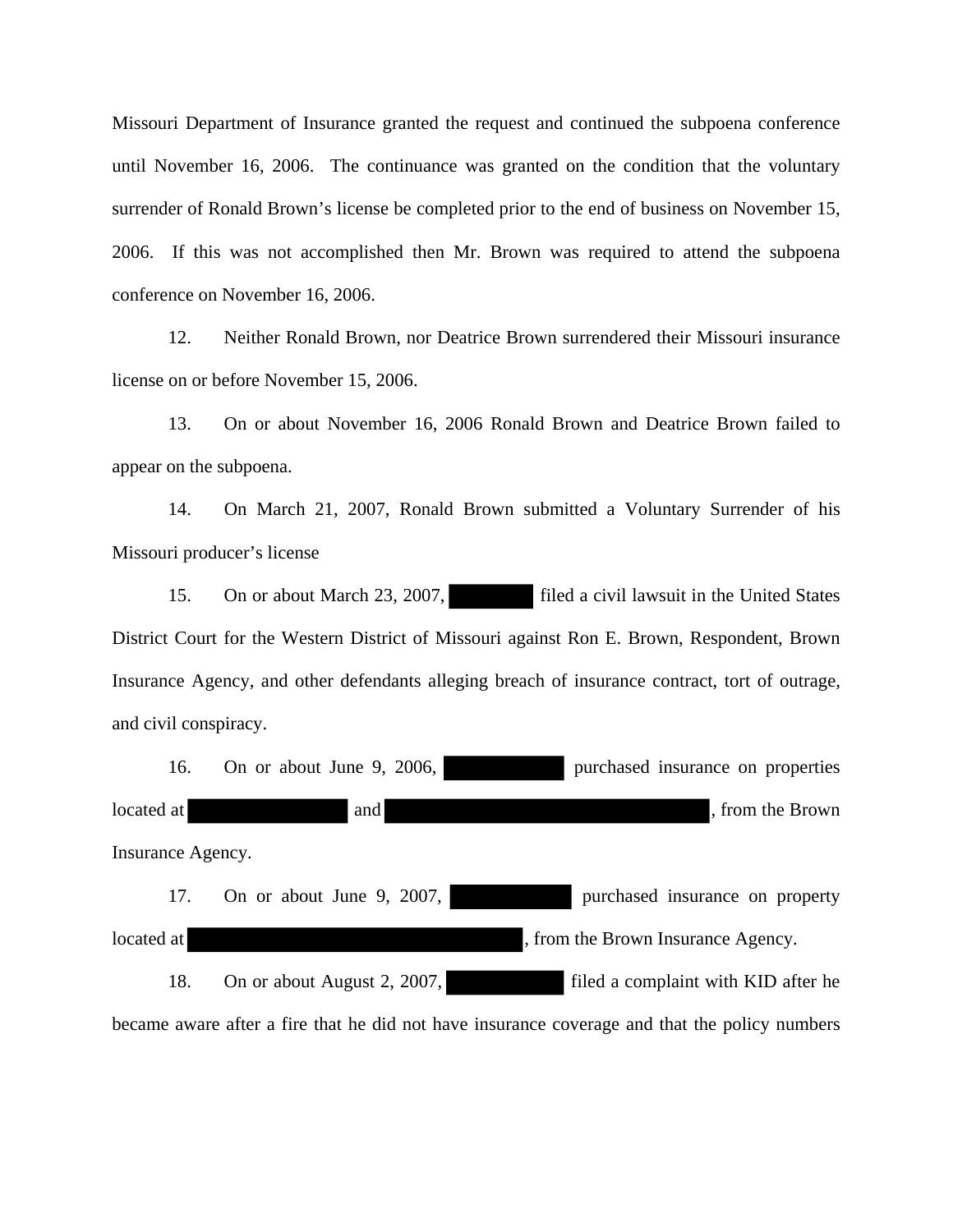that were provided by Ronald E. Brown of the Brown Insurance Agency were fraudulent and that one of the policy numbers actually belonged to property located in North Carolina.

#### **Applicable Law**

19. K.S.A. 40-2,125(c) states, in relevant part:

If the Commissioner makes written finds of fact that there is a situation involving an immediate danger to the pubic health, safety or welfare or the public interest will be irreparably harmed by delay in issuing an order under subsection  $(a)(3)$ , the commissioner may issue an emergency temporary cease and desist order.

20. K.S.A. 2006 Supp. 40-4909(a) provides, in relevant part

The Commissioner may deny, suspend, revoke or refuse renewal of any license issued under this act if the commissioner finds that the applicant or license holder has:

- (2) Violated:
	- (C) any insurance law or regulation of another state.
	- (D) any subpoena or order issued by the regulatory official for insurance in another state.
- (4) Improperly withheld, misappropriated or converted any moneys or properties received in the course of doing insurance business.
- (8) Used any fraudulent, coercive, or dishonest practice or demonstrated any incompetence, untrustworthiness or financial irresponsibility in the conduct of business in this state of elsewhere.

## **Conclusions of Law**

 21. The Commissioner of Insurance has jurisdiction over Respondent as well as the subject matter of this proceeding, and such proceeding is held in the public interest.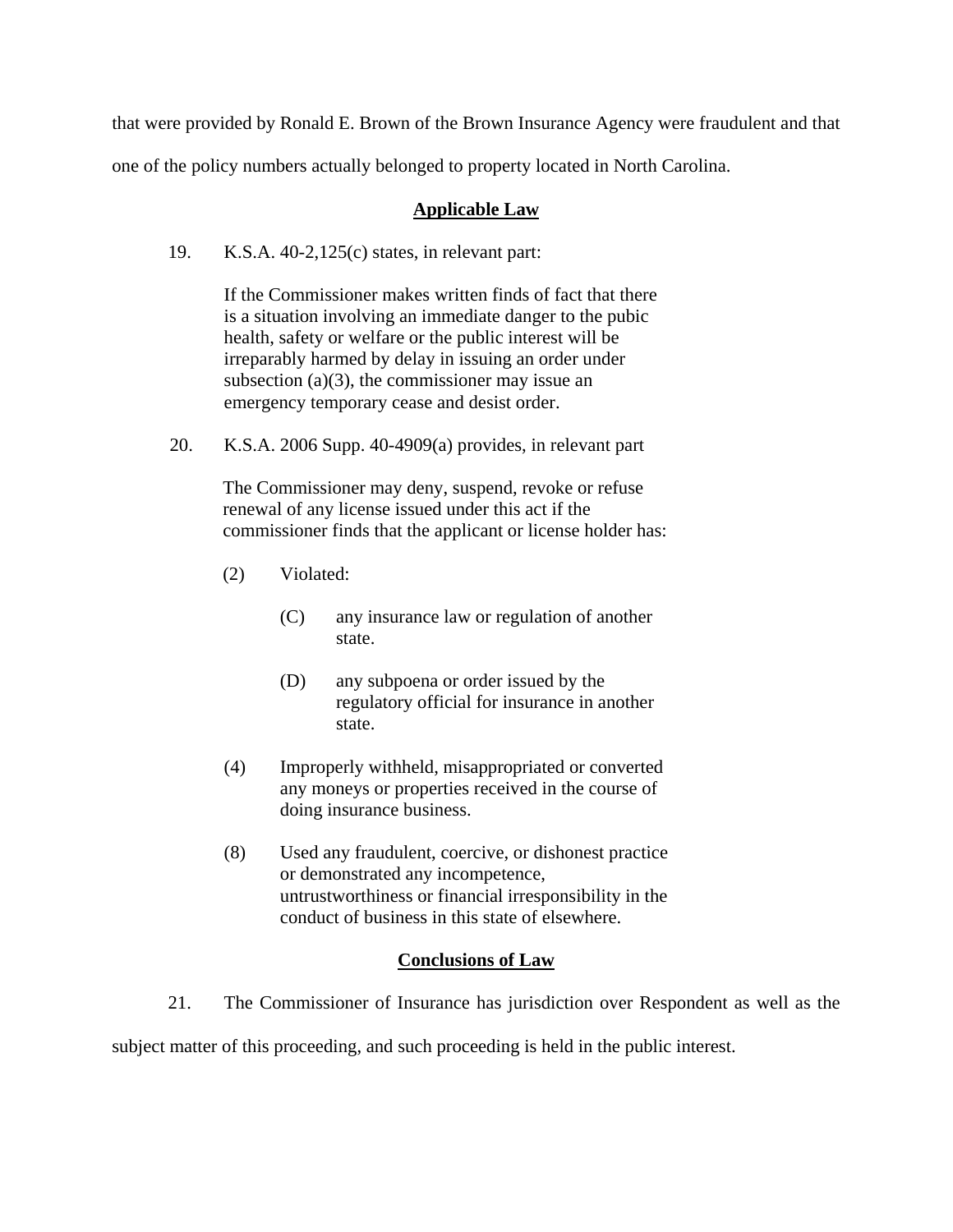22. Based on the facts and circumstances set forth herein, it appears that Ronald E. Brown issued a certificate of liability without approval, that Ronald E. Brown cancelled a policy without a request from an insured, that a company terminated its contract with Ronald E. Brown for fraud, material misrepresentations, failure to pay the agent's account less the agent's commission, that Ronald E. Brown has been sued based on his business practices, that Ronald E. Brown issued Evidence of Property Insurance with false policy numbers, and that Ronald E. Brown failed to obey a subpoena issued by the Missouri Department of Insurance, therefore violating the regulations of another state.

 23. Based on the facts, the actions of Respondent constitute a fraudulent or dishonest practice or demonstrate untrustworthiness in the conduct of business in this state or elsewhere.

 24. The insurable interests of the public are not properly served under respondent's license.

 25. The Commissioner finds that the acts of the respondent present an immediate danger to the public safety and welfare, and that the respondent's ongoing misconduct gives rise to a reasonable belief that such acts will be repeated and that immediate action is necessary for the protection of the public.

**IT IS THEREFORE ORDERED, BY THE COMMISSIONER OF INSURANCE**, that:

 1. Ronald E. Brown shall **IMMEDIATELY CEASE AND DESIST** from the sale, solicitation or negotiation of insurance and/or receiving compensation deriving from the sale, solicitation, or negotiation of insurance conducted after the effective date of this order,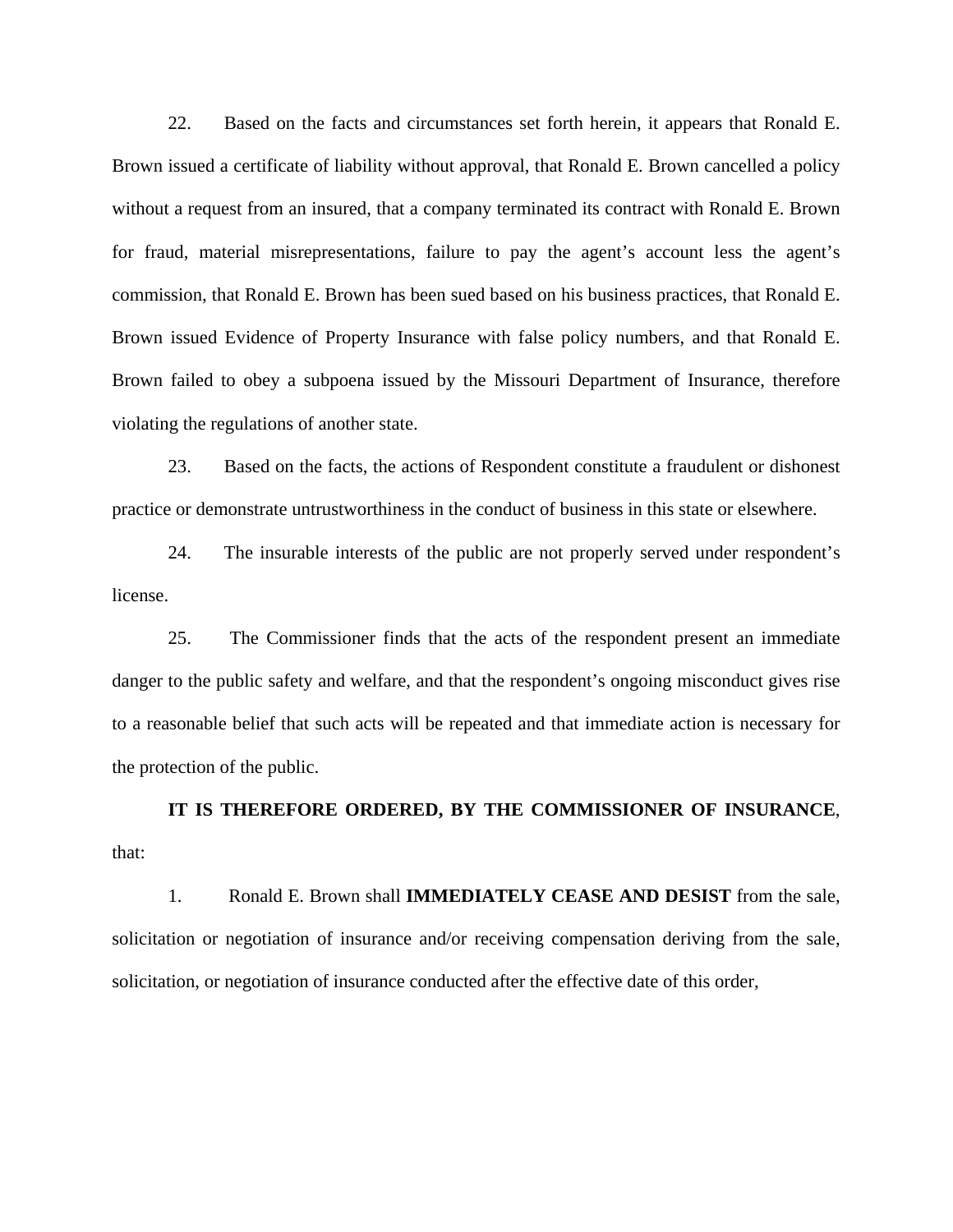2. The Commissioner of Insurance retains jurisdiction over the subject matter of this

proceeding and over the parties for the purpose of entering such further order or orders as may be deemed proper.

# **Notice of Right to Hearing or Appeal**

You are entitled to a hearing pursuant to K.S.A. § 77-542, the Kansas Administrative Procedure Act. If you desire a hearing, you must file a written request for a hearing with:

> John W. Campbell, General Counsel Kansas Insurance Department 420 S.W. 9th Street Topeka, Kansas 66612.

This request must be filed within fifteen (15) days from the date of service of this Order. If you request a hearing, the Kansas Insurance Department will notify you of the time and place of the hearing and information on the procedures, right of representation, and other rights of parties relating to the conduct of the hearing, before commencement of same.

If a hearing is not requested in the time and manner stated above, this Order shall become effective as a Final Order upon the expiration of time for requesting a hearing, pursuant to K.S.A. 77-613. In the event that you file a petition for judicial review, pursuant to K.S.A. 77- 613(e), the agency officer to be served on behalf of the Kansas Insurance Department is:

> John W. Campbell, General Counsel Kansas Insurance Department 420 S.W. 9th Street Topeka, Kansas 66612.

# **IT IS SO ORDERED THIS \_\_21st\_\_ DAY OF AUGUST 2007, IN THE CITY OF TOPEKA, COUNTY OF SHAWNEE, STATE OF KANSAS.**



 $\angle$ s/ Sandy Praeger $\Box$  Sandy Praeger Commissioner of Insurance

 $\angle$ s/ John W. Campbell $\angle$  John W. Campbell General Counsel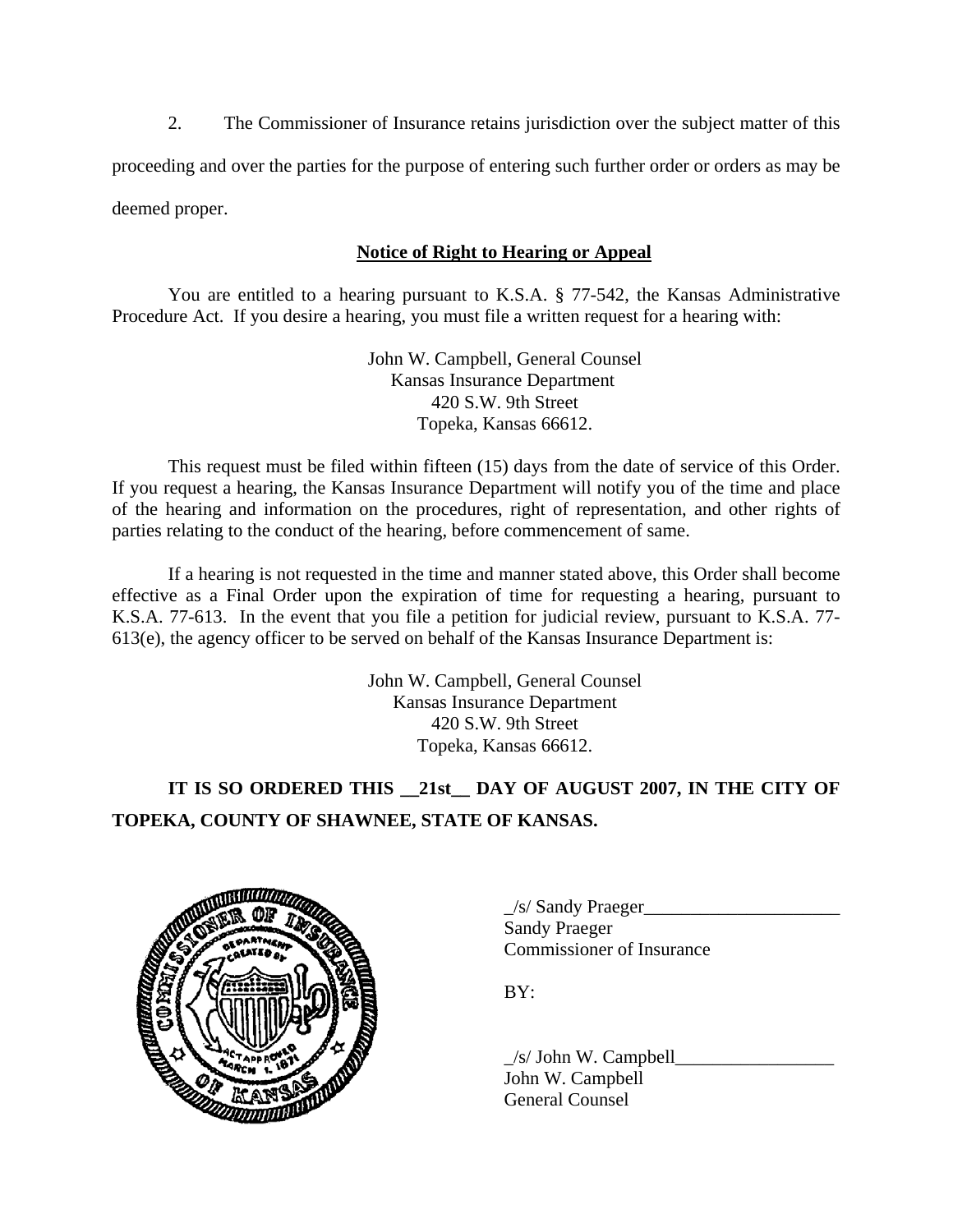Approved and Submitted by:

 $\angle$ s/ Stacy R. Bond $\angle$ Stacy R. Bond Staff Attorney